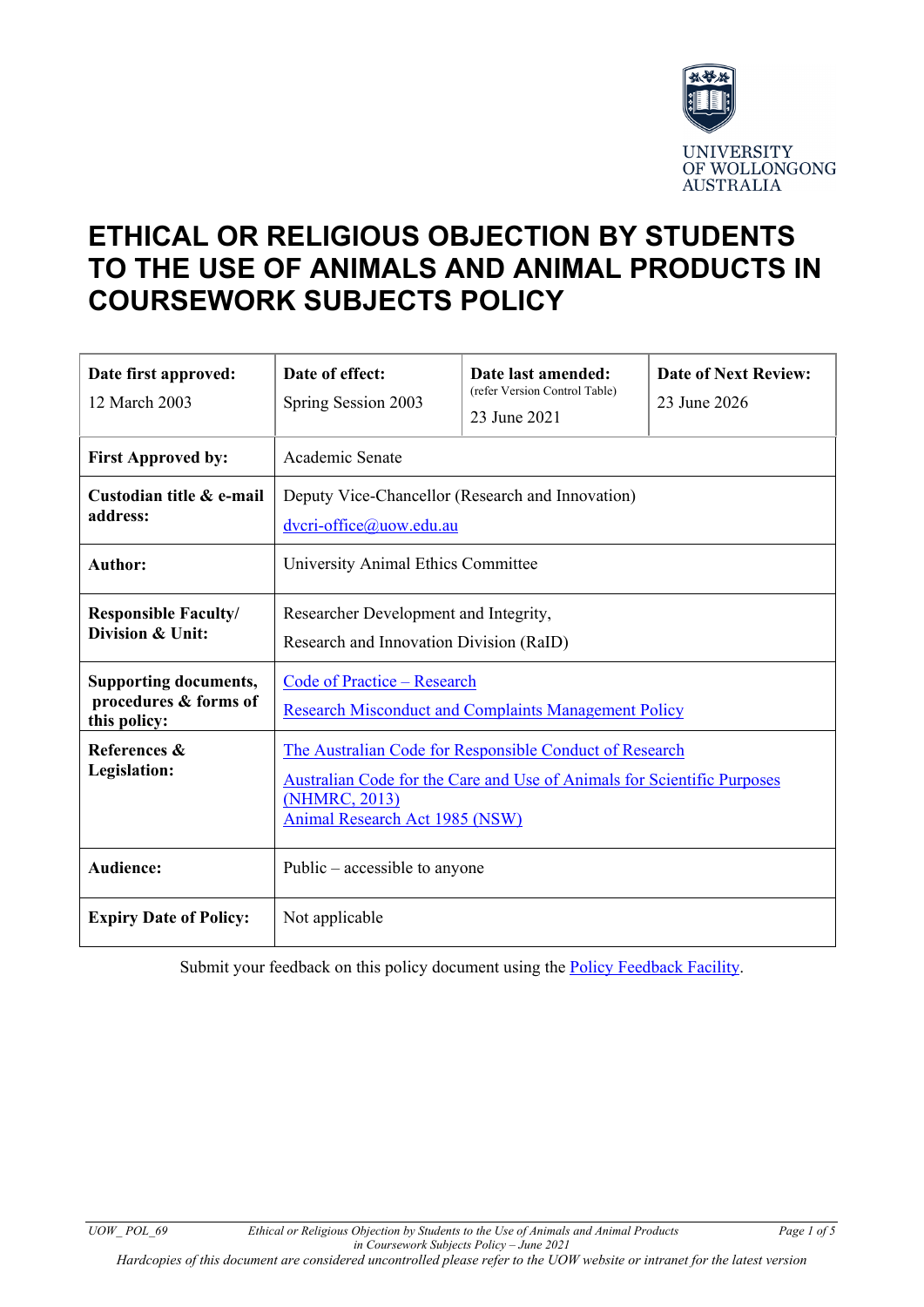

# **Contents**

| $\overline{3}$ |  |
|----------------|--|
| $\overline{4}$ |  |
| 5 <sup>5</sup> |  |
|                |  |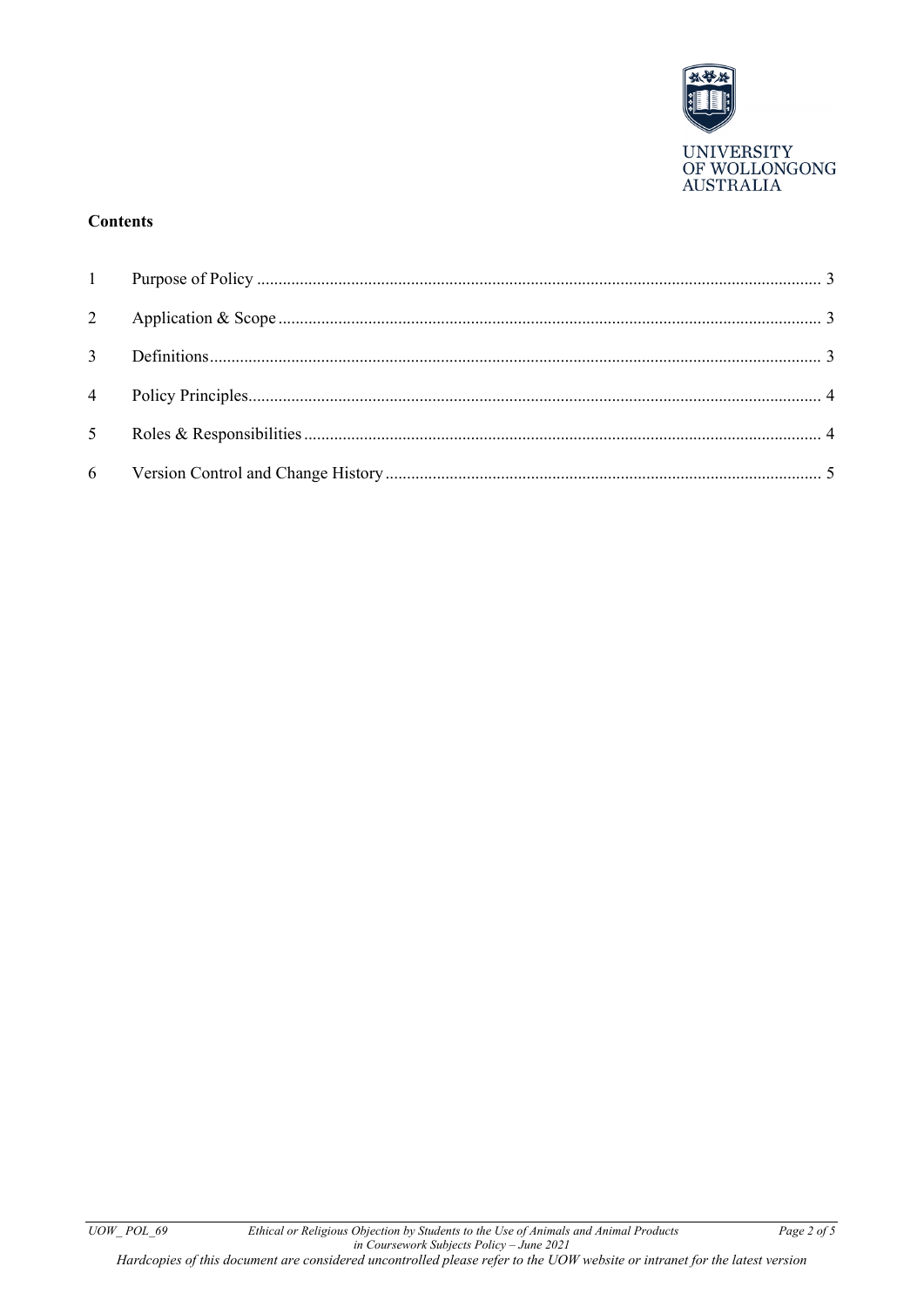

# <span id="page-2-0"></span>**1 Purpose of Policy**

- 1. The University of Wollongong (the 'University') is committed to recognising the diversity of values held by students at the University and seeks to provide avenues for students to complete their chosen field of study without compromising conscientiously held ethical, religious or cultural views.
- 2. The University, through its Animal Ethics Committee, has a responsibility to ensure that animals are only used for teaching purposes when ethically justified and must therefore balance whether the potential effects on the wellbeing of the animals involved is justified by the potential benefits.
- 3. This policy provides a framework for recognising and responding to students' ethical or religious objection to animal use in coursework subjects at the University.
- 4. It should be noted that animals may only be used in teaching if approved in advance by the Animal Ethics Committee, and all such use must be in accordance with the [Australian Code for the Care](https://www.nhmrc.gov.au/about-us/publications/australian-code-care-and-use-animals-scientific-purposes#block-views-block-file-attachments-content-block-1)  [and Use of Animals for Scientific Purposes \(2013\)](https://www.nhmrc.gov.au/about-us/publications/australian-code-care-and-use-animals-scientific-purposes#block-views-block-file-attachments-content-block-1) ('the Code') and the [Animal Research Act,](https://www.dpi.nsw.gov.au/about-us/legislation/list/animal-research)  [1985](https://www.dpi.nsw.gov.au/about-us/legislation/list/animal-research) (NSW).
- 5. It should also be noted that in some subjects and courses animal use may be unavoidable and students need to carefully consider their study choices in such cases.

## <span id="page-2-1"></span>**2 Application & Scope**

- 1. This policy applies to the use of animals, animal tissues or animal products in undergraduate coursework subjects.
- 2. This policy does not apply to the use of animals, animal tissues or animal products in postgraduate research or coursework, or as part of research-only activity; use of animals in these circumstances will require separate approval by the Animal Ethics Committee.
- 3. Where animals, animal tissues or animal products are to be used in teaching, this will be made known in course descriptions available to students prior to enrolling. Students with conscientious objections to that use should carefully consider their options, before enrolling.
- 4. Application of this policy does not extend to undergraduate activities that are not related to a subject or course in which the student is enrolled.

| Word/Term      | Definition (with examples if required)                                                                                                                                                                                               |  |
|----------------|--------------------------------------------------------------------------------------------------------------------------------------------------------------------------------------------------------------------------------------|--|
| Animal         | Any live non-human vertebrate (that is, fish, amphibians, reptiles, birds and<br>mammals encompassing domestic animals, purpose-bred animals, livestock,<br>wildlife) and cephalopods. (As per the Code)                             |  |
| Teaching       | Undergraduate coursework, honours projects, assessment tasks and other<br>activities engaged in by undergraduate students primarily of an educational<br>nature and forming a formal part of the program in which they are enrolled. |  |
| The Code       | National Health and Medical Research Council Australian Code for the Care<br>and Use of Animals for Scientific Purposes (2013)                                                                                                       |  |
| The University | University of Wollongong                                                                                                                                                                                                             |  |
| Use of Animals | This includes any use of animals (including animals killed for purposes not<br>directly related to the proposed use in teaching), animal tissues or animal<br>products.                                                              |  |

## <span id="page-2-2"></span>**3 Definitions**

*Hardcopies of this document are considered uncontrolled please refer to the UOW website or intranet for the latest version*

*UOW\_ POL\_69 Ethical or Religious Objection by Students to the Use of Animals and Animal Products Page 3 of 5 in Coursework Subjects Policy – June 2021*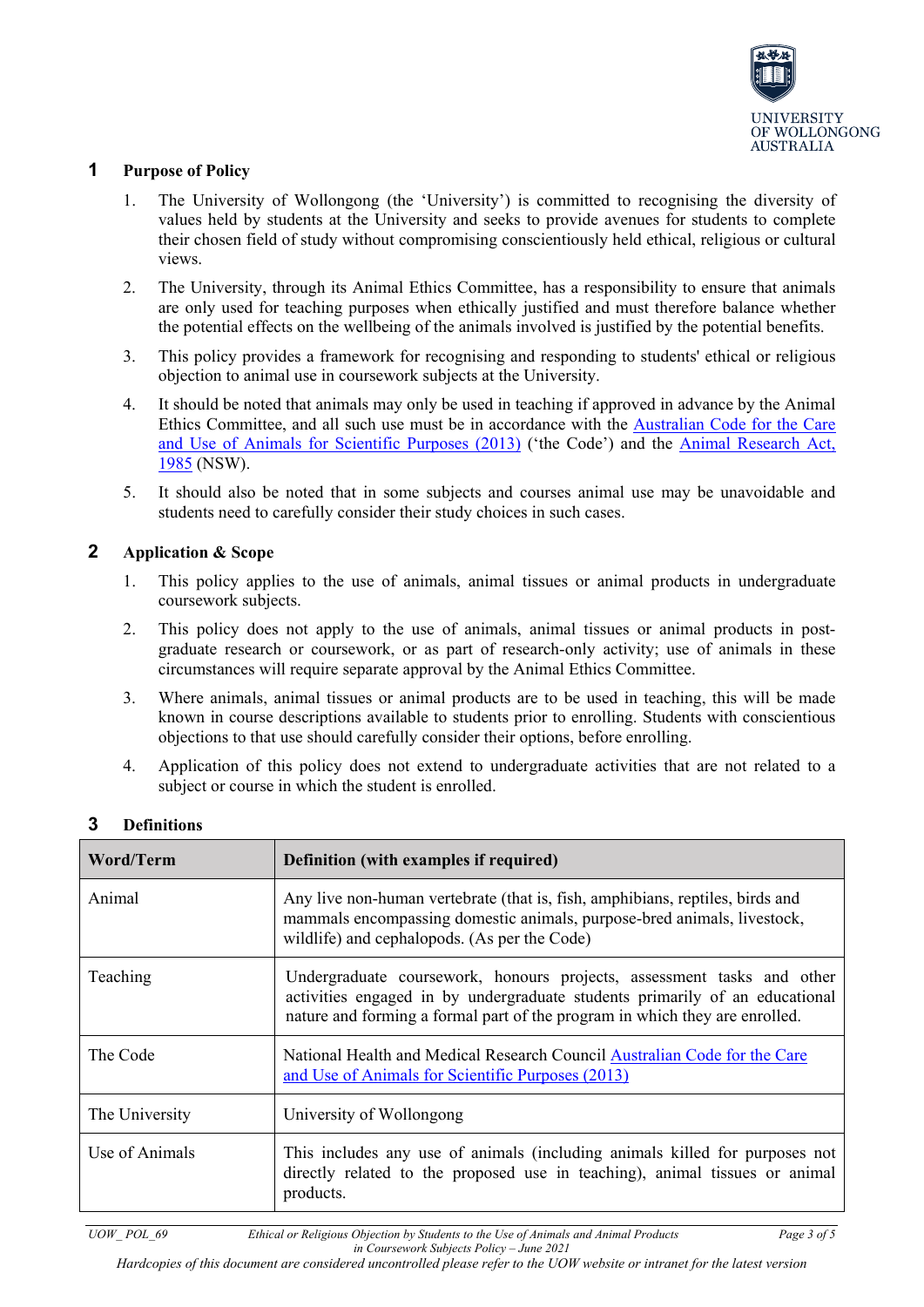

# <span id="page-3-0"></span>**4 Policy Principles**

- 1. The University of Wollongong recognises that some students conscientiously hold ethical, religious or cultural beliefs that entail avoidance of teaching or assessment activities involving animals, animal tissues or animal products.
- 2. The University will make reasonable efforts to accommodate the values of those students referred to in clause 4.1. by providing alternative teaching and assessment activities where possible. In some circumstances, such accommodation will not be possible.

#### <span id="page-3-1"></span>**5 Roles & Responsibilities**

#### **Responsibilities of Academic Units**

- 1. Academic units are advised that under the Code, there is an obligation to ensure that methods that replace or partially replace the use of animals must be investigated, considered and implemented wherever applicable.
- 2. Academic Units in which teaching involving animals, animal tissues or animal products occurs will identify the use of animals, animal tissues or animal products in the Subject Outline. Where completion of a subject involving the use of animals, animal tissues or animal products is required to meet minimum course requirements, the course handbook and other relevant course materials should state this.
- 3. Academic units must make reasonable efforts to provide students or potential students with additional information upon request on matters relevant to their decision as to whether to proceed with a subject or course. Such information may include, for example, details regarding the source of animals, animal tissue or animal products.
- 4. Academic units will advise students in writing in the Subject Outline of their rights to conscientiously object to teaching and assessment activities involving the use of animals, animal tissues or animal products, and the availability of alternative teaching and assessment activities, where possible. This advice will be included in student information and subject materials for all such subjects by the end of the first week of formal contact for each subject.
- 5. Academic staff involved in teaching in relevant academic units may inquire into the basis for a student's objection and its scope, but should not interrogate the student in a manner that is disrespectful of the student's conscientiously held beliefs.
- 6. Where students are granted exemption from teaching activities or assessment tasks on grounds of conscientious objection, the subject coordinator may determine alternative teaching activities or assessment tasks at his or her discretion. Alternatives to teaching or assessment activity should have similar pedagogic goals that meet the identified subject learning outcomes, should be of comparable difficulty, should require a similar amount of time and effort, and should be assessed as rigorously as the activity which they replace. At the same time, the provision of alternative teaching and assessment arrangements should not be unreasonably burdensome with respect to academic workloads.
- 7. Research project supervisors must ensure that any student who is required to attend to the care and welfare of animals outside of normal office hours is willing to provide emergency welfare interventions if required. If a student objects to any immediate and necessary welfare interventions (eg humane killing) then that student shall not be rostered to attend outside of those hours where immediate assistance is available from technical or supervisory staff.